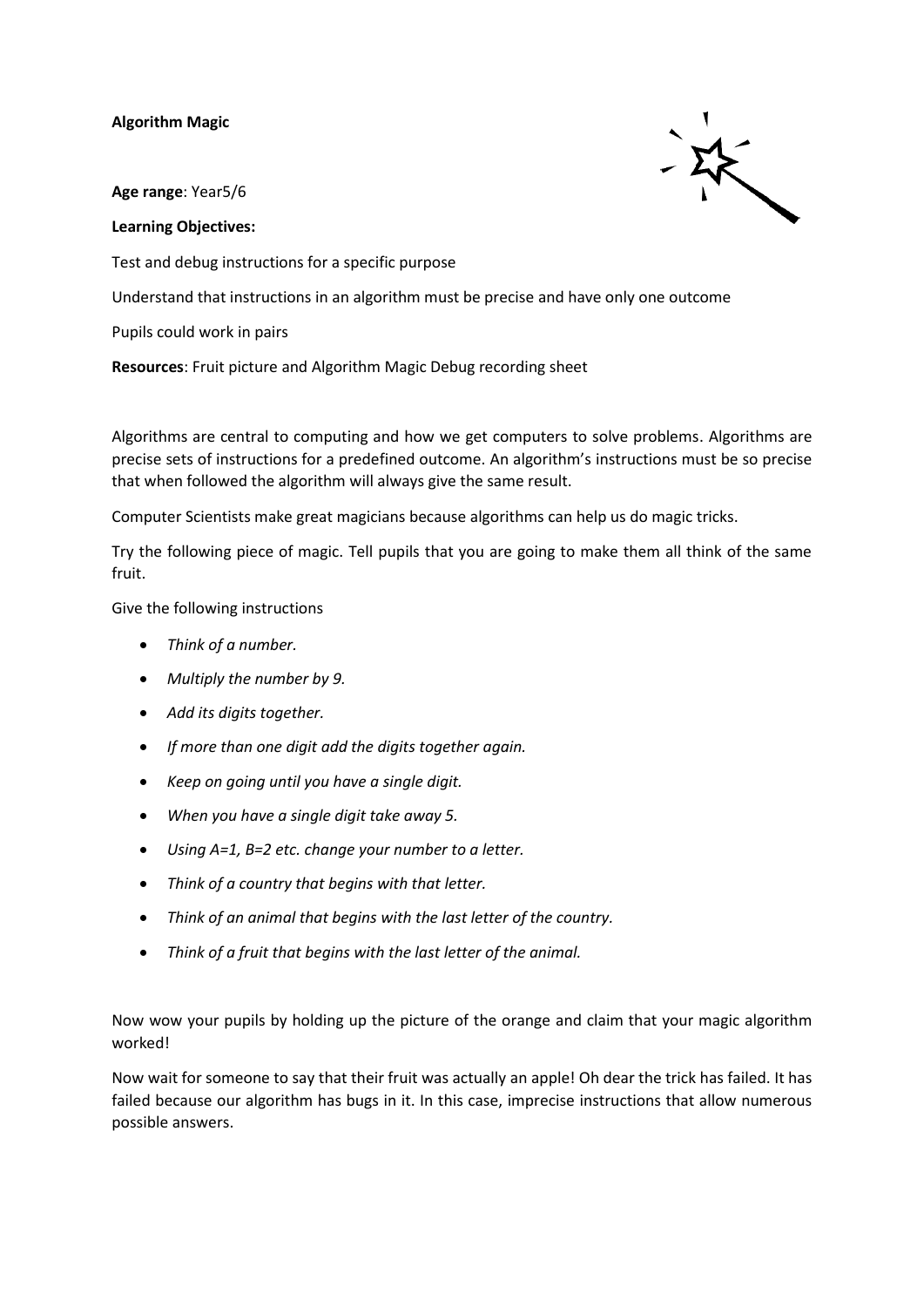Ask pupils to debug the algorithm by testing whether each instruction is precise enough to give only one possible answer.

Your pupils will discover that the first part of the algorithm is fine. Regardless of what number you begin with you will always end up with 4. If you convert your number to its positional letter in the alphabet you'll get D. So far so good.

However, for the trick to work pupils must choose Denmark as their country beginning with D, then choose kangaroo as their animal beginning with K. This means that the answer is therefore a fruit beginning with O – an orange.

But this magic trick is not fool proof. There are other possible answers because this is not a precise enough set of instructions.

Ask pupils to use atlases (or Google) to find out how many other countries begin with 'D' (There are six) and how many animals begin with 'K' (at least 20)

Can they now think of instructions that are so precise that the only possible answers would be Denmark, kangaroo and orange? Use the Algorithm Magic Debug recording sheet

Rewrite the algorithm with precise instructions so that the magic trick never fails.